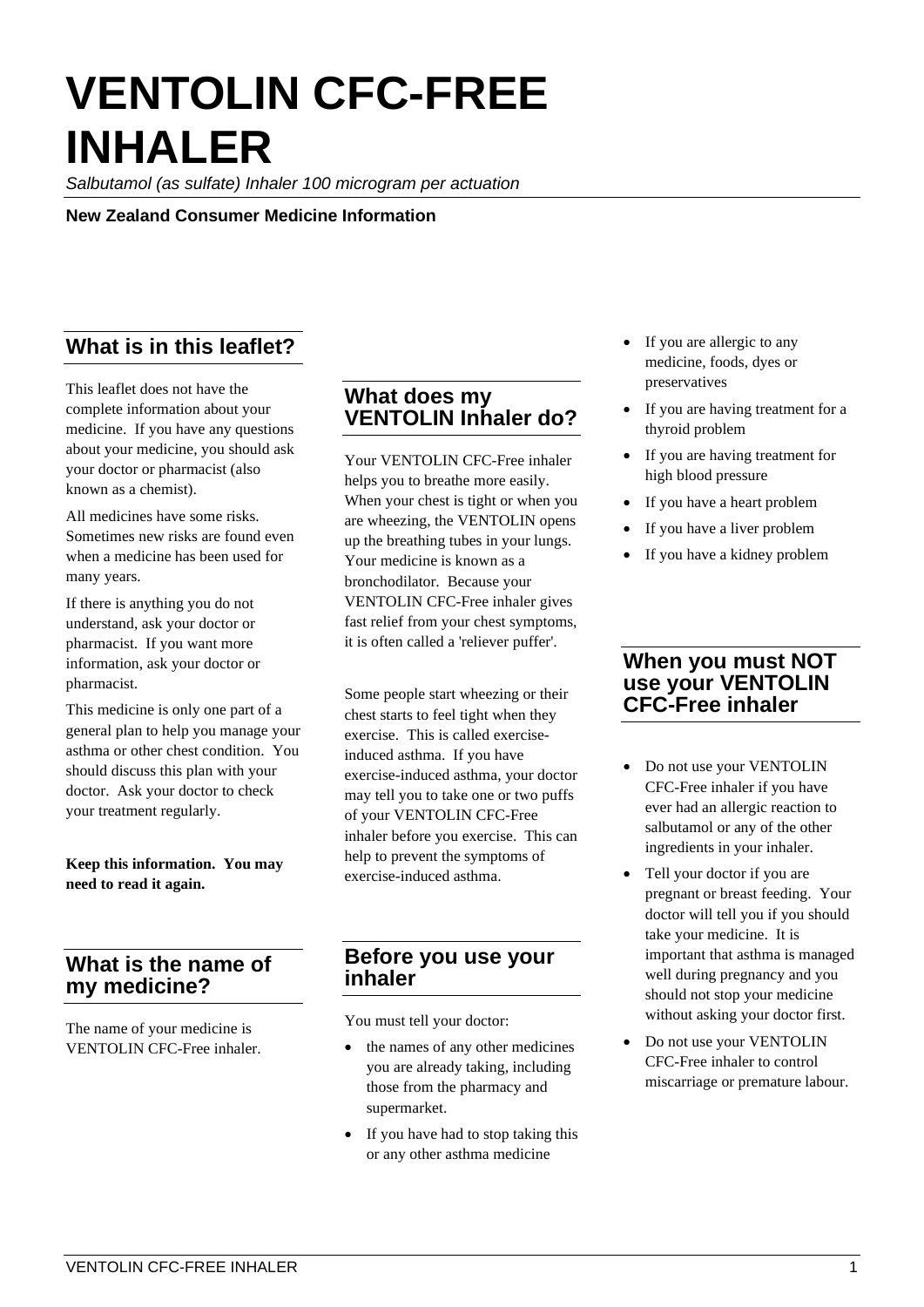#### **Using your VENTOLIN CFC-Free inhaler**

You will find the instructions on how to use VENTOLIN CFC-Free inhaler in the pack. Follow the instructions carefully

The pharmacist's label will usually tell you how many puffs to take and how often to use your VENTOLIN CFC-Free inhaler. If you are not sure, ask your doctor or pharmacist. If your chest condition suddenly gets worse, your doctor may tell you to take extra puffs of your VENTOLIN CFC-Free inhaler. If you take extra puffs and do not get relief, tell your doctor immediately.

You should visit your doctor or pharmacist regularly to check that you are using your VENTOLIN CFC-Free inhaler in the right way. If you are not breathing the medicine in correctly, the medicine may not be helping you as much as it could.

If you find it difficult to breathe in and use your VENTOLIN CFC-Free inhaler at the same time, talk to your doctor or pharmacist. It may be better for you to use something called a 'large volume spacer' with your VENTOLIN CFC-Free inhaler. Your doctor or pharmacist will explain to you what this is and how to use it.

If you change the make of spacer you use this may alter the amount of drug delivered to the lungs. You should let your doctor know if your asthma symptoms worsen.

#### **What should I do if my VENTOLIN CFC-Free inhaler does not have the usual effect?**

IMPORTANT: If your breathing suddenly becomes more difficult just after you have used your VENTOLIN CFC-Free inhaler, tell

#### your doctor immediately.

If your VENTOLIN CFC-Free inhaler does not help your breathing as much as usual, tell your doctor as soon as possible. If the effect of your VENTOLIN CFC-Free inhaler does not last as long as usual or lasts less than 3 hours, tell your doctor as soon as possible. These may be signs that your chest condition is getting worse.

Your doctor may decide to add another medicine to your treatment if your VENTOLIN CFC-Free inhaler is not having the same effect as before.

#### **What are the side effects?**

Like all other medicines, your VENTOLIN CFC-Free inhaler may cause some side effects. Most of the side-effects will be minor and temporary, but some may be serious. Your doctor or pharmacist will be able to answer any questions you may have.

If you have any of the following side effects, tell your doctor or pharmacist but do not stop using your VENTOLIN CFC-Free inhaler:

Common side-effects

- headache
- nausea
- shaky or tense feeling
- your heart beats faster than usual
- 'warm' feeling (caused by blood vessels expanding under the skin)
- mouth or throat irritation

Rare side-effects

- muscle cramps
- hyperactivity in children

If you have a hypersensitivity reaction, for example, skin rash, angioedema (sudden swelling under the skin), shortness of breath or wheeziness or you feel faint or dizzy, you should stop using your VENTOLIN CFC-Free inhaler and tell your doctor or pharmacist immediately.

In a few people, the medicine in VENTOLIN CFC-Free inhaler may affect their blood potassium levels. Your doctor may do tests to check this.

If you have any other problems after using your VENTOLIN CFC-Free inhaler, tell your doctor or pharmacist.

#### **What if I take too many puffs of my VENTOLIN CFC Free Inhaler (overdose)?**

You should only take the number of puffs that you have been told.

If you have used too much of your medicine, immediately telephone your doctor or Poisons Centre for advice (0800 POISON O800 764 766), even if there are no signs of discomfort or poisoning. You may need urgent medical attention.

Keep telephone numbers for these places handy.

If you are not sure what to do, contact your doctor or pharmacist.

### **How do I store my VENTOLIN Inhaler?**

Straight after use, replace the mouthpiece cover firmly and click it into position. Do not use excessive force.

Keep your VENTOLIN CFC-Free inhaler in a place where children cannot reach it.

Keep your VENTOLIN CFC-Free inhaler away from frost. Do not put it in the refrigerator.

Keep your VENTOLIN CFC-Free inhaler away from bright sunlight.